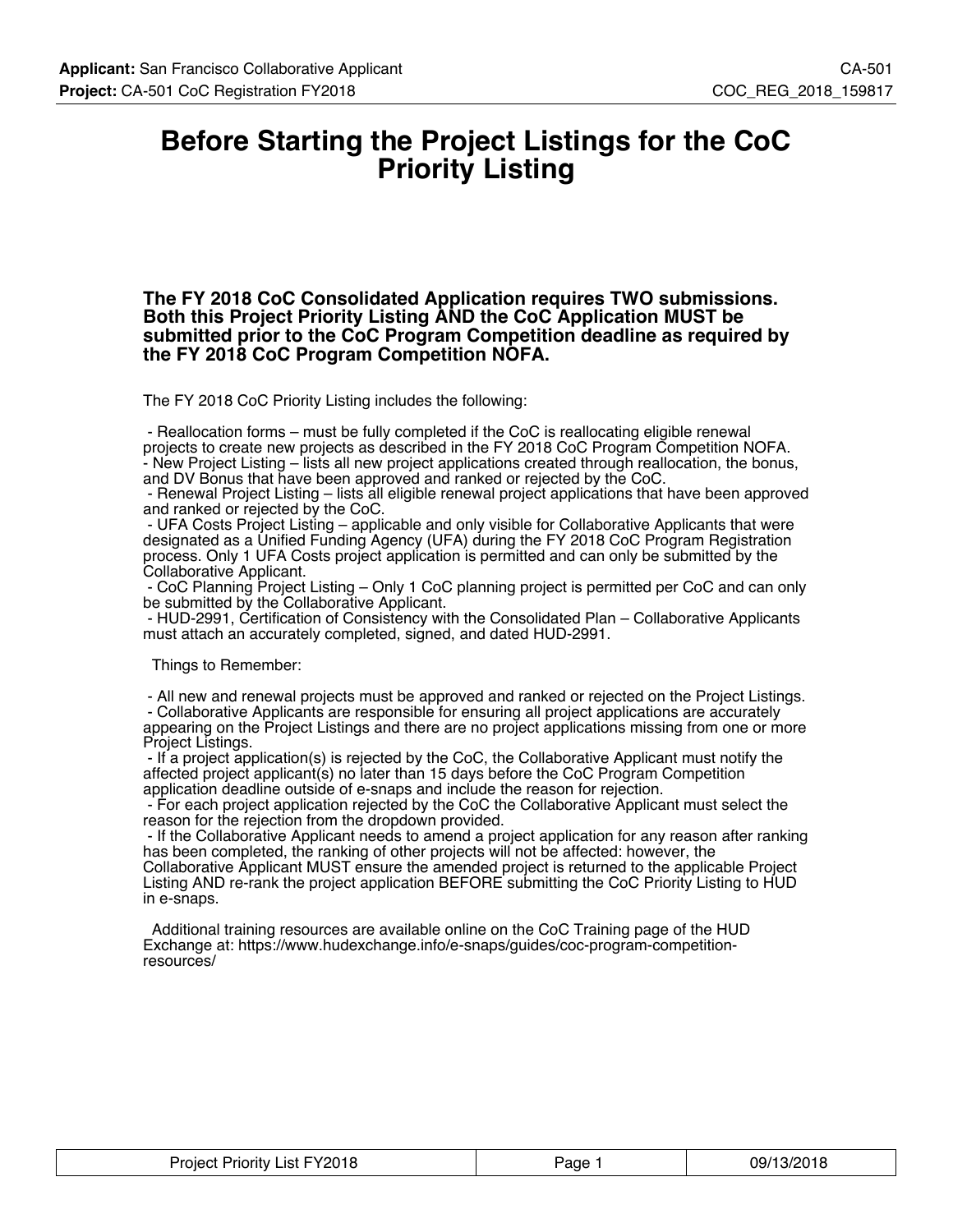# **1A. Continuum of Care (CoC) Identification**

### **Instructions:**

The fields on this screen are read only and reference the information entered during the CoC Registration process. Updates cannot be made at this time. If the information on this screen is not correct, contact the HUD Exchange Ask A Question (AAQ) at https://www.hudexchange.info/ask-a-question/.

**Collaborative Applicant Name:** City and County of San Francisco

| Project Priority List FY2018 | Page 2 | 09/13/2018 |
|------------------------------|--------|------------|
|------------------------------|--------|------------|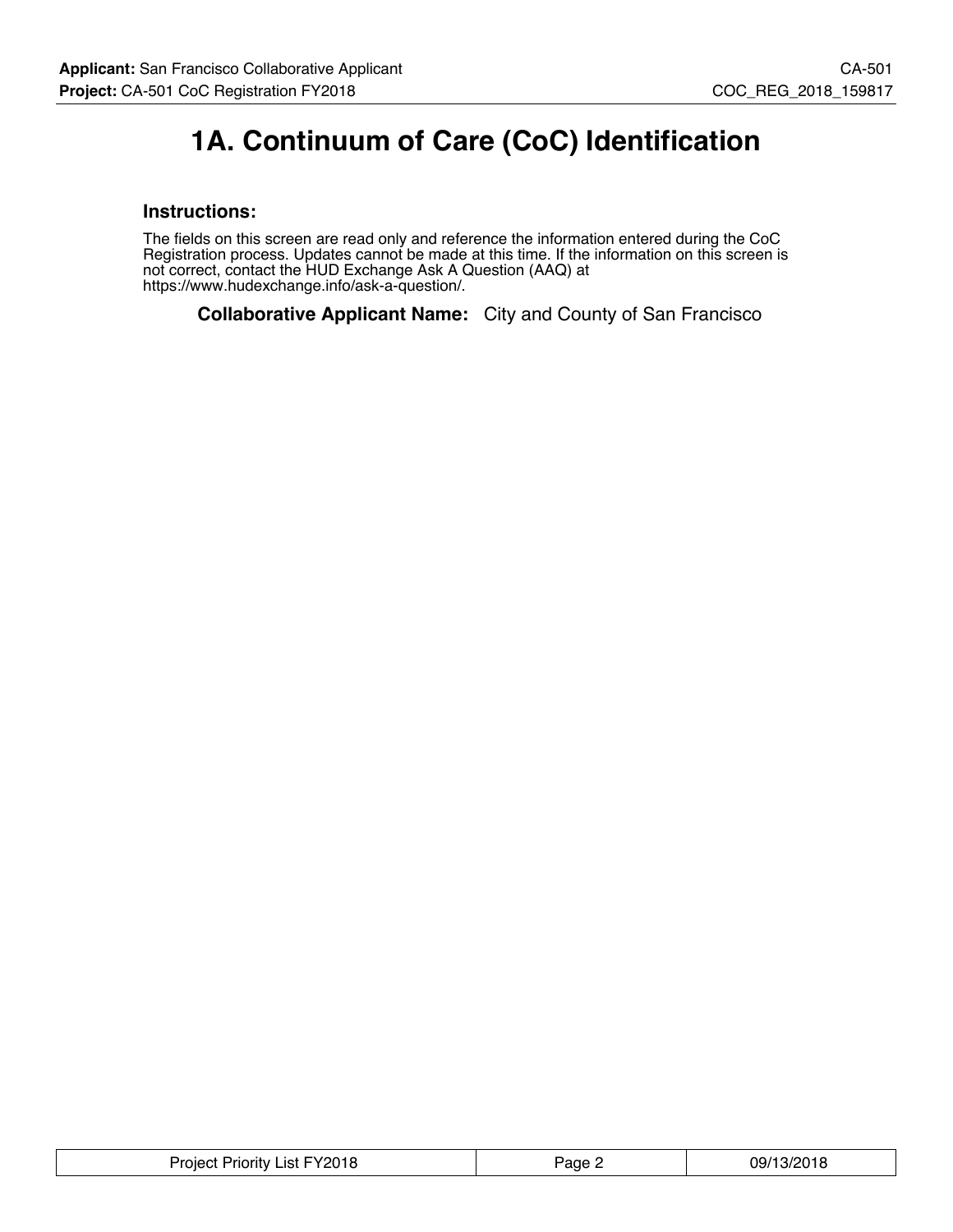# **2. Reallocation**

### **Instructions:**

For guidance on completing this form, please reference the FY 2018 CoC Priority Listing Detailed Instructions. Submit technical question to the e-snaps HUD Exchange Ask A Question (AAQ) at https://www.hudexchange.info/get-assistance/.

**2-1. 2-1. Is the CoC reallocating funds from** No **one or more eligible renewal grant(s) that will expire in calendar year 2019 into one or more new projects?**

| FY2018<br>_ist.<br>Project<br>Priority | aae | 09/13/2018 |
|----------------------------------------|-----|------------|
|----------------------------------------|-----|------------|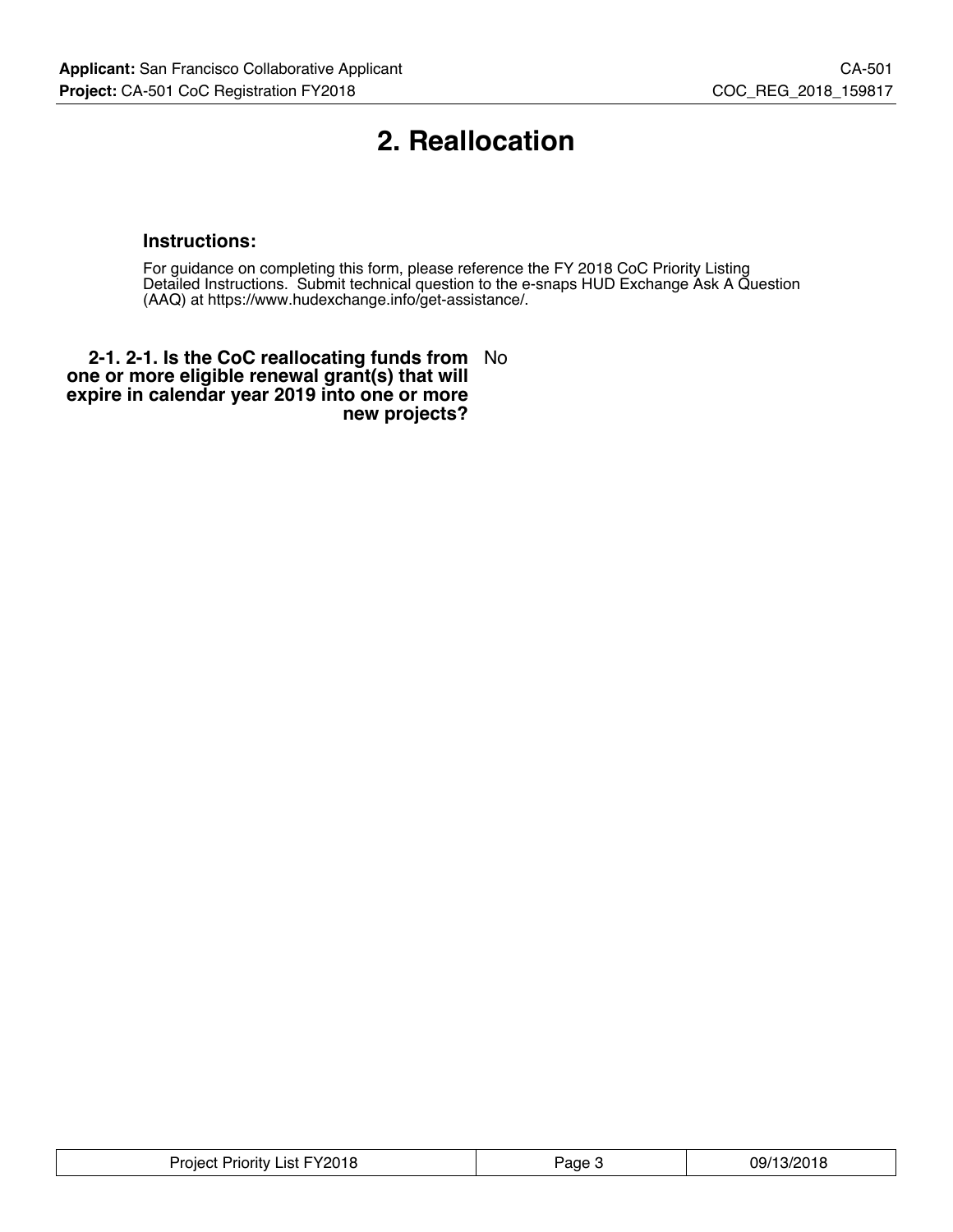# **3. Reallocation - Grant(s) Eliminated**

**CoCs that are reallocating eligible renewal project funds to create a new project application – as detailed in the FY 2018 CoC Program Competition NOFA – may do so by eliminating one or more expiring eligible renewal projects. CoCs that are eliminating eligible renewal projects entirely must identify those projects on this form.**

| <b>Amount Available for New Project:</b><br><b>(Sum of All Eliminated Projects)</b>                                                                                               |  |  |  |  |  |  |
|-----------------------------------------------------------------------------------------------------------------------------------------------------------------------------------|--|--|--|--|--|--|
| \$0                                                                                                                                                                               |  |  |  |  |  |  |
| <b>Eliminated Project</b><br><b>Grant Number</b><br><b>Type of Reallocation</b><br><b>Component Type</b><br>Annual<br><b>Eliminated</b><br><b>Name</b><br>Renewa<br><b>Amount</b> |  |  |  |  |  |  |
| This list contains no items                                                                                                                                                       |  |  |  |  |  |  |

| Project Priority List FY2018 | Page 4 | 09/13/2018 |
|------------------------------|--------|------------|
|------------------------------|--------|------------|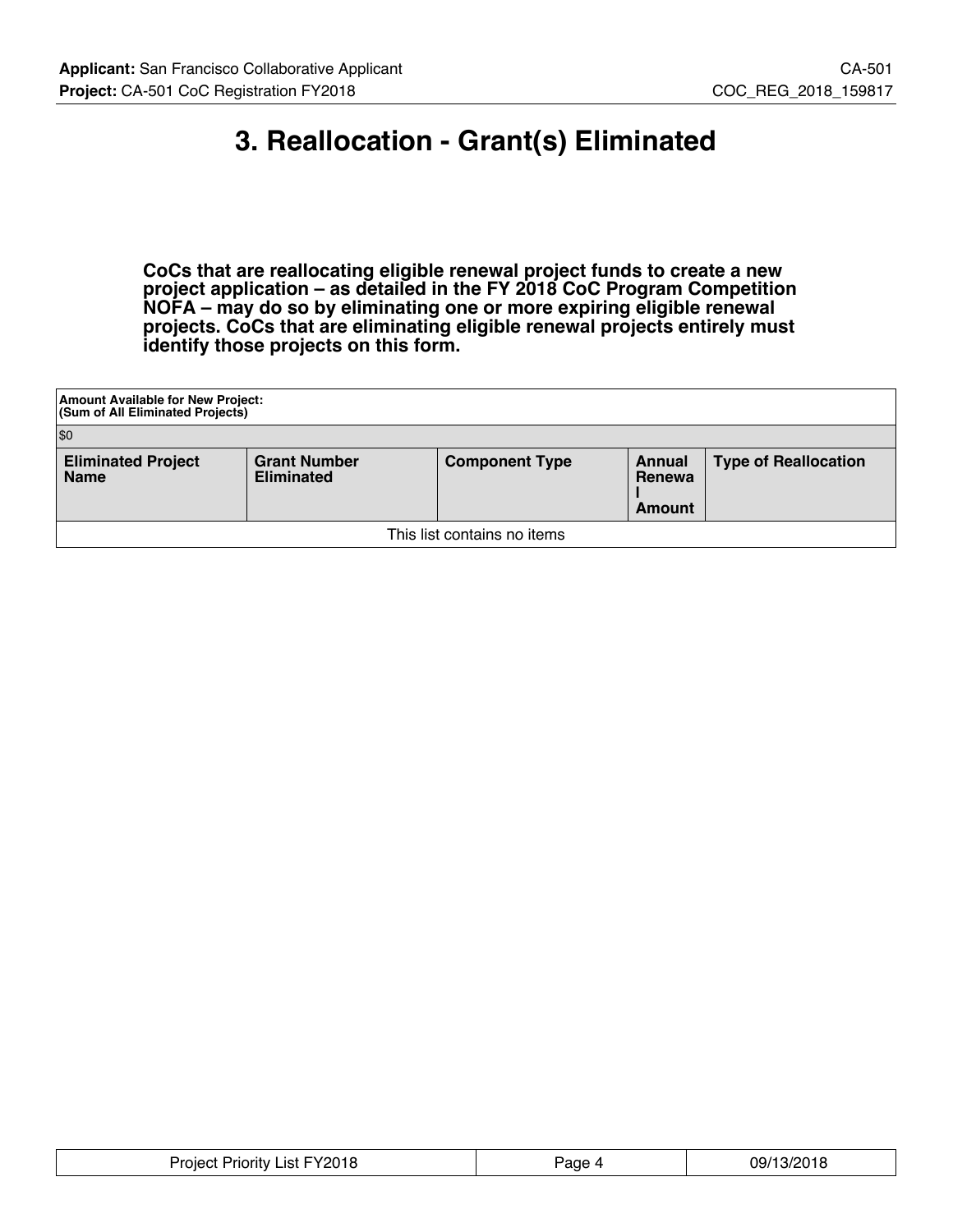# **4. Reallocation - Grant(s) Reduced**

**CoCs that are reallocating eligible renewal project funds to create a new project application – as detailed in the FY 2018 CoC Program Competition NOFA – may do so by reducing one or more expiring eligible renewal projects. CoCs that are reducing eligible renewal projects entirely must identify those projects on this form.**

| <b>Amount Available for New Project</b><br>(Sum of All Reduced Projects)                                                                                                                               |  |  |  |  |  |  |
|--------------------------------------------------------------------------------------------------------------------------------------------------------------------------------------------------------|--|--|--|--|--|--|
| $ $ \$0                                                                                                                                                                                                |  |  |  |  |  |  |
| <b>Reduced Project</b><br><b>Reduced Grant</b><br><b>Reallocation Type</b><br>Amount available<br>Annual<br>Amount<br><b>Number</b><br><b>Name</b><br>Retained<br>for new project<br>Renewal<br>Amount |  |  |  |  |  |  |
| This list contains no items                                                                                                                                                                            |  |  |  |  |  |  |

| List FY2018<br>Priority.<br>חמר<br>.<br>$\sim$ $\sim$ $\sim$ $\sim$ $\sim$ $\sim$<br>______ | 'ane | ۱/ገቦ 1<br>09/1<br>VIL.<br>$\sim$ $\sim$ $\sim$ $\sim$ $\sim$ |
|---------------------------------------------------------------------------------------------|------|--------------------------------------------------------------|
|---------------------------------------------------------------------------------------------|------|--------------------------------------------------------------|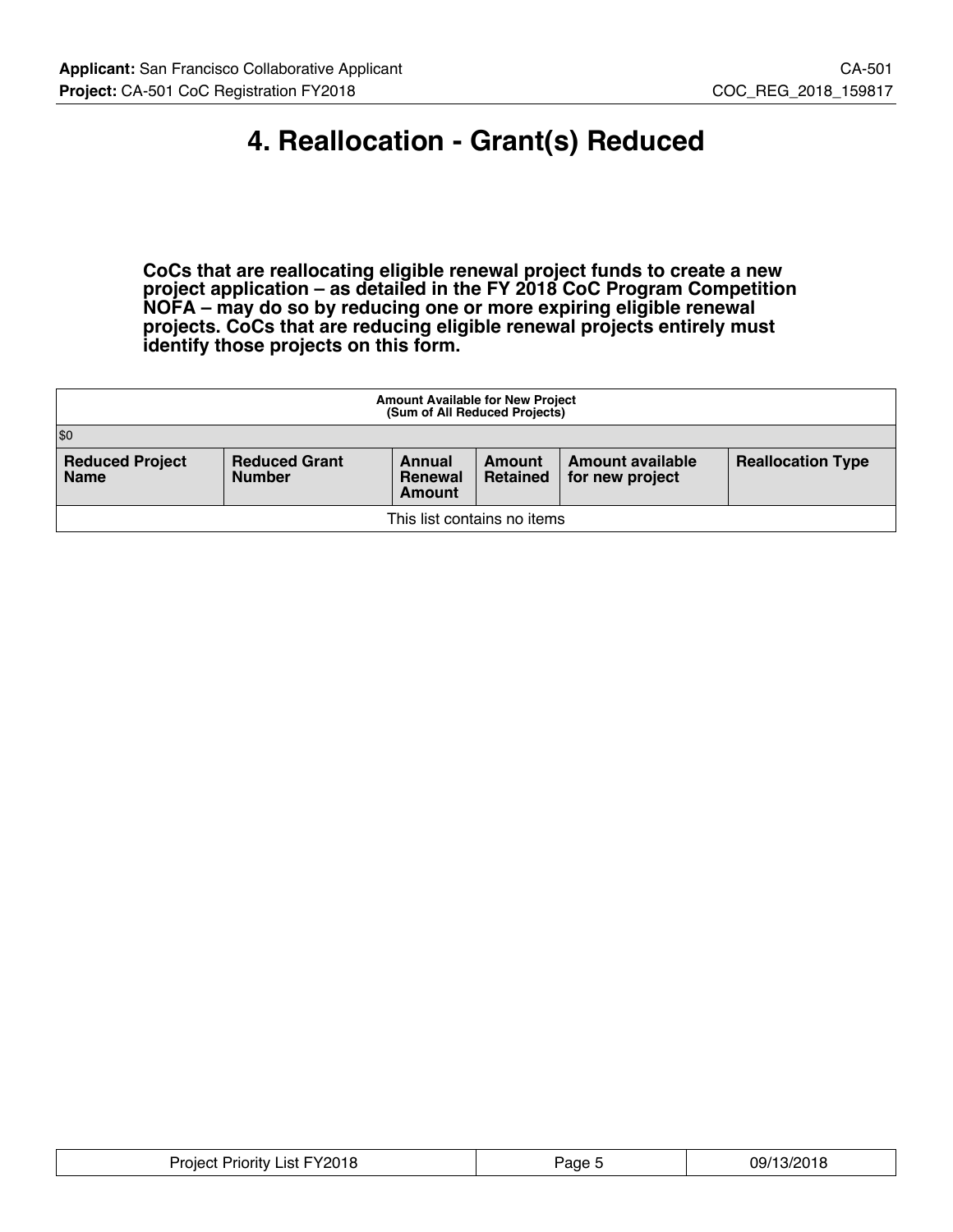# **5. Reallocation - New Project(s)**

**Collaborative Applicants must complete each field on this form that identifies the new project(s) the CoC created through the reallocation process.**

**Sum of All New Reallocated Project Requests (Must be less than or equal to total amount(s) eliminated and/or reduced)**

| \$0                                                                                                                                                 |  |  |  |  |  |  |
|-----------------------------------------------------------------------------------------------------------------------------------------------------|--|--|--|--|--|--|
| <b>Current Priority #</b><br><b>Transferred Amount</b><br><b>New Project</b><br><b>Reallocation Type</b><br>Component<br><b>Name</b><br><b>Type</b> |  |  |  |  |  |  |
| This list contains no items                                                                                                                         |  |  |  |  |  |  |

|  | FY2018<br>.ist<br>Proiect<br>Priority. | $\sim$<br>'яае- | י החור<br>.)9/'<br>$\cdot$ <sup>1</sup><br>1 L |
|--|----------------------------------------|-----------------|------------------------------------------------|
|--|----------------------------------------|-----------------|------------------------------------------------|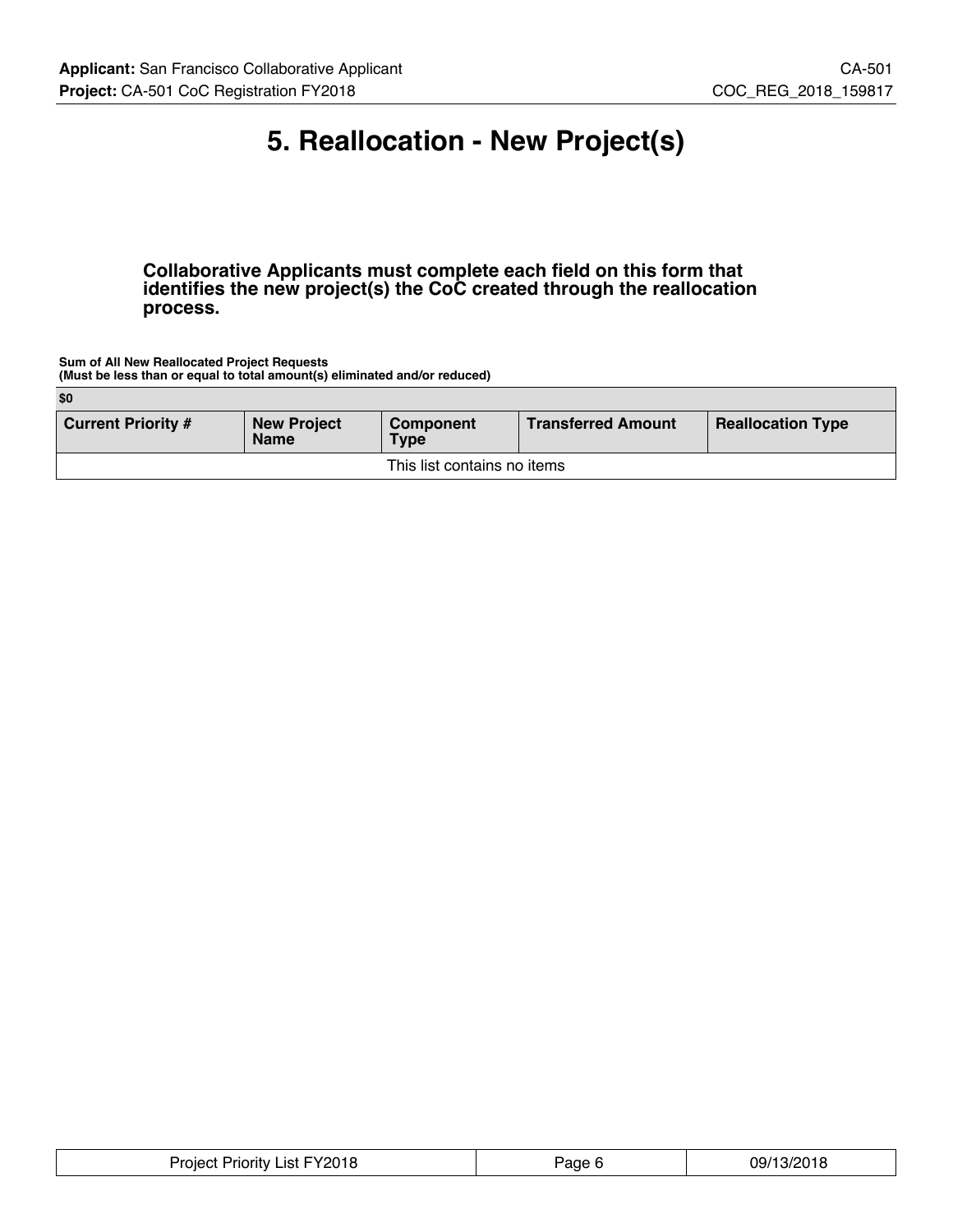# **Continuum of Care (CoC) New Project Listing**

#### **Instructions:**

Prior to starting the New Project Listing, Collaborative Applicants should carefully review the "CoC Priority Listing Detailed Instructions" and the "CoC Project Listing Instructional Guide", both of which are availble at: https://www.hudexchange.info/e-snaps/guides/coc-programcompetition-resources.

To upload all new project applications that have been submitted to this CoC Project Listing, click on the "Update List" button. This process may take a few minutes based upon the number of new projects submitted that need to be located in the e-snaps system. The Collaborative Applicant may update each of the Project Listings simultaneously. The Collaborative Applicant can wait for the Project Listings to be updated or can log out of e-snaps and come back later to view the updated list(s). To review a project on the New Project Listing, click on the magnifying glass next to each project to view project details. To view the actual project application, click on the orange folder. If there are errors identified by the Collaborative Applicant, the project can be amended back to the project applicant to make the necessary changes by clicking on the amend icon. The Collaborative Applicant has the sole responsibility for ensuring all amended projects are resubmitted and appear on this project listing BEFORE submitting the CoC Priority Listing in e-snaps.

| Project<br><b>Name</b>             | <b>Date</b><br><b>Submitte</b><br>d | Comp<br><b>Type</b> | <b>Applican</b><br>t Name         | <b>Budget</b><br><b>Amount</b> | Grant<br><b>Term</b> | Rank | <b>PH/Reall</b><br><b>OC</b> | <b>PSH/RR</b><br>н | <b>Expansi</b><br>on |
|------------------------------------|-------------------------------------|---------------------|-----------------------------------|--------------------------------|----------------------|------|------------------------------|--------------------|----------------------|
| 1296<br>Shotwell                   | 2018-09-<br>11<br>19:34:            | <b>PH</b>           | City and<br>County<br>0           | \$355,714                      | 1 Year               | 58   | <b>PH</b><br><b>Bonus</b>    | <b>PSH</b>         |                      |
| Mission<br>Bay                     | 2018-09-<br>12<br>14:44             | PH                  | City and<br>County<br>O           | \$248,358                      | 1 Year               | 57   | <b>Both</b>                  | <b>PSH</b>         |                      |
| <b>SF HMIS</b><br>Expansio<br>n    | 2018-09-<br>12<br>15:28             | <b>HMIS</b>         | City and<br>County<br>O           | \$210,000                      | 1 Year               | 55   | <b>PH</b><br><b>Bonus</b>    |                    | Yes                  |
| <b>DV</b><br>Coordinat<br>ed Entry | 2018-09-<br>12<br>21:56             | SSO                 | City and<br>County<br>$O_{\dots}$ | \$882,911                      | 1 Year               | 61   |                              |                    |                      |
| San<br>Francisco<br>Coo            | 2018-09-<br>12<br>22:00:            | SSO                 | City and<br>County<br>0           | \$865,206                      | 1 Year               | 56   | <b>PH</b><br><b>Bonus</b>    |                    | Yes                  |
| 1950<br>Mission                    | 2018-09-<br>12<br>13:20             | PH                  | City and<br>County<br>0           | \$752,664                      | 1 Year               | 59   | <b>Both</b>                  | <b>PSH</b>         |                      |
| Mary<br>Elizabeth<br>In            | 2018-09-<br>13<br>19:46             | PH                  | City and<br>County<br>0           | \$445,000                      | 1 Year               | 62   |                              | <b>RRH</b>         |                      |

| Project Priority List FY2018 | Page | 09/13/2018 |
|------------------------------|------|------------|
|------------------------------|------|------------|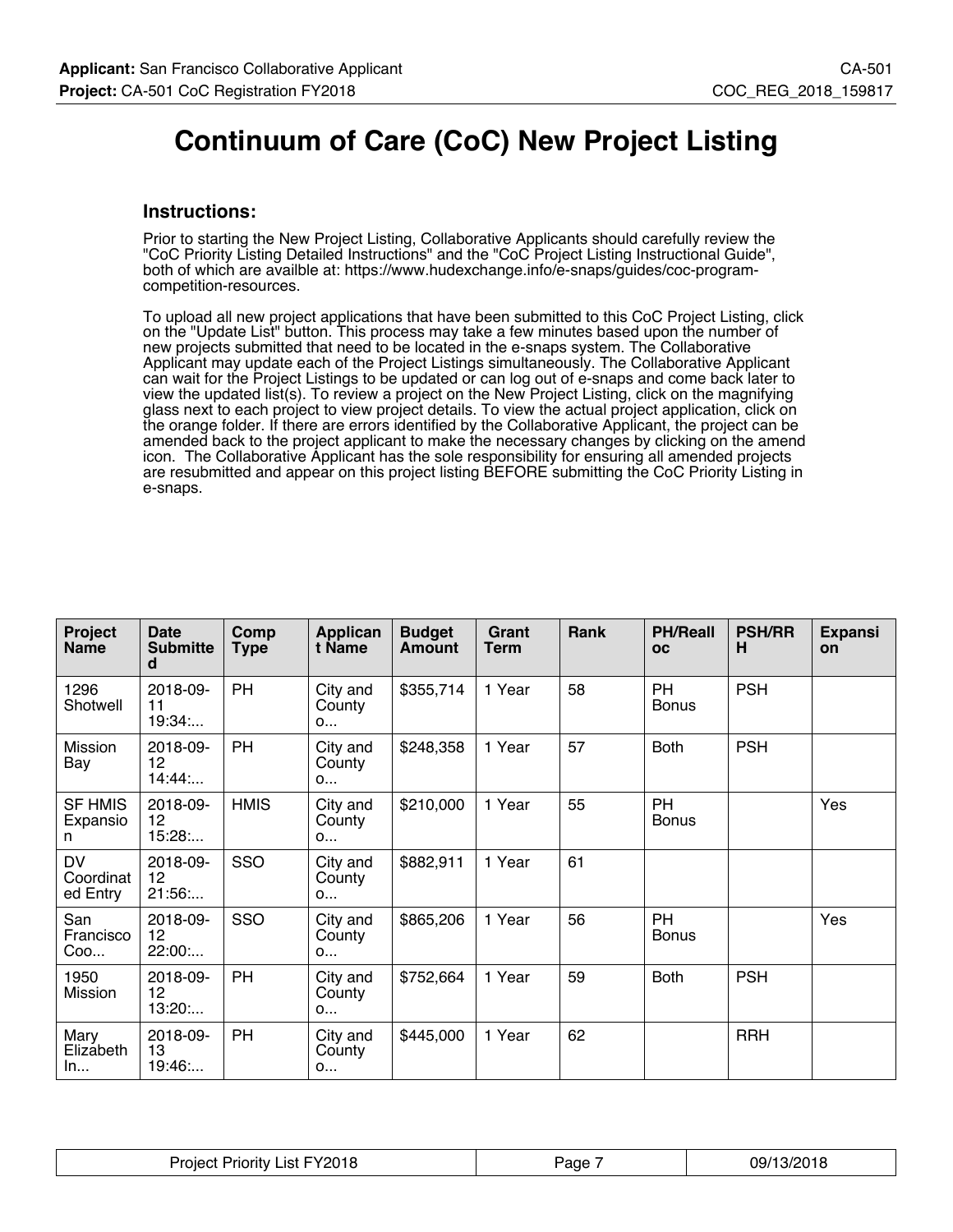# **Continuum of Care (CoC) Renewal Project Listing**

### **Instructions:**

Prior to starting the New Project Listing, Collaborative Applicants should carefully review the "CoC Priority Listing Detailed Instructions" and the "CoC Project Listing Instructional Guide", both of which are available at: https://www.hudexchange.info/e-snaps/guides/coc-programcompetition-resources.

To upload all renewal project applications that have been submitted to this Renewal Project Listing, click on the "Update List" button. This process may take a few minutes based upon the number of renewal projects that need to be located in the e-snaps system. The Collaborative Applicant may update each of the Project Listings simultaneously. The Collaborative Applicant can wait for the Project Listings to be updated or can log out of e-snaps and come back later to view the updated list(s). To review a project on the Renewal Project Listing, click on the magnifying glass next to each project to view project details. To view the actual project application, click on the orange folder. If there are errors identified by the Collaborative Applicant, the project can be amended back to the project applicant to make the necessary changes by clicking on the amend icon. The Collaborative Applicant has the sole responsibility for ensuring all amended projects are resubmitted and appear on this project listing BEFORE submitting the CoC Priority Listing in e-snaps.

**The Collaborative Applicant certifies that there is a demonstrated need for all renewal permanent supportive housing and rapid re-housing projects listed on the Renewal Project Listing.** X

**The Collaborative Applicant does not have any renewal permanent supportive housing or rapid re-housing renewal projects.**

| Project<br><b>Name</b>  | <b>Date</b><br><b>Submitted</b> | Grant<br>Term | <b>Applicant</b><br><b>Name</b> | <b>Budget</b><br>Amount | Rank | <b>PSH/RRH</b> | Comp<br>Type | <b>Consolida</b><br>tion Type |
|-------------------------|---------------------------------|---------------|---------------------------------|-------------------------|------|----------------|--------------|-------------------------------|
| Hazel<br><b>Betsey</b>  | 2018-09-<br>04<br>18:51         | 1 Year        | City and<br>County o            | \$233,771               | 43   | <b>PSH</b>     | PH           |                               |
| Hope<br>House<br>(Conso | 2018-09-<br>05<br>16:33         | 1 Year        | City and<br>County o            | \$1,813,45<br>9         | 11   | <b>PSH</b>     | PH           |                               |
| Veterans'<br>Hope Ho    | 2018-09-<br>05<br>17:48         | 1 Year        | City and<br>County o            | \$670,457               | 21   | <b>PSH</b>     | PH           |                               |

| FY2018<br>مہرب<br>$\sim$<br>'riority<br>oleci<br>பவ | age<br>. . | 10010<br>na/1<br>$\cdot$ )<br>טו ש<br>w |
|-----------------------------------------------------|------------|-----------------------------------------|
|-----------------------------------------------------|------------|-----------------------------------------|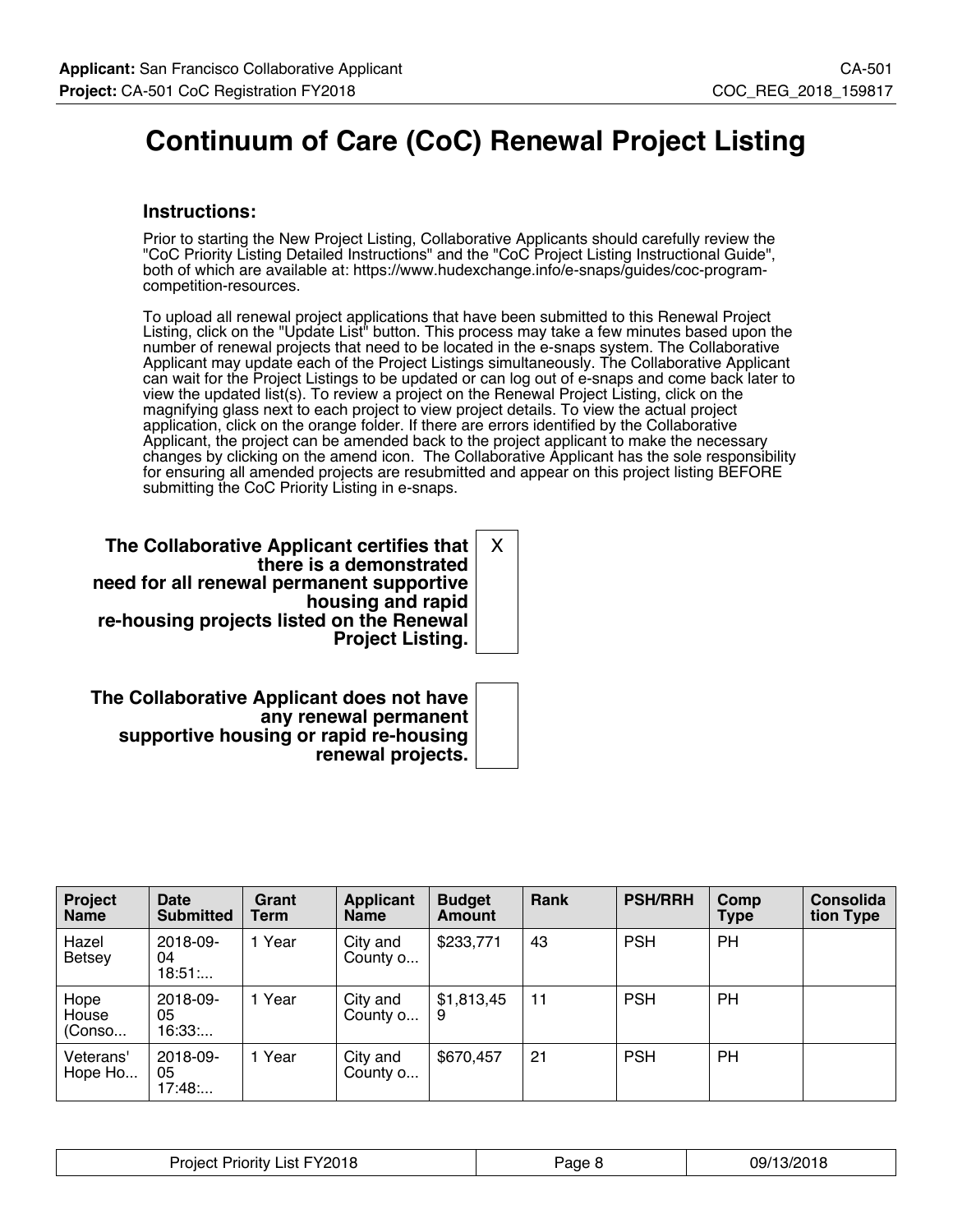| Veterans'<br>Hope Ho             | 2018-09-<br>05<br>16:41  | 1 Year | City and<br>County o           | \$219,571       | 20             | <b>PSH</b> | PH        |  |
|----------------------------------|--------------------------|--------|--------------------------------|-----------------|----------------|------------|-----------|--|
| <b>Glide Cecil</b><br>Willi      | 2018-09-<br>05<br>18:21: | 1 Year | City and<br>County o           | \$525,759       | 14             | <b>PSH</b> | PH        |  |
| Direct<br>Access to              | 2018-09-<br>05<br>13:51  | 1 Year | City and<br>County o           | \$1,311,15      | 27             | <b>PSH</b> | PH        |  |
| Geary<br>House                   | 2018-09-<br>05<br>19:43  | 1 Year | Larkin<br><b>Street</b><br>You | \$445,538       | 41             |            | <b>TH</b> |  |
| Direct<br>Access to              | 2018-09-<br>05<br>13:55  | 1 Year | City and<br>County o           | \$1,127,45<br>9 | 23             | <b>PSH</b> | PH        |  |
| Treasure<br>Island (             | 2018-09-<br>10<br>15:17  | 1 Year | City and<br>County o           | \$2,461,95      | 49             | <b>PSH</b> | PH        |  |
| Canon<br><b>Barcus</b><br>Comm   | 2018-09-<br>10<br>16:01: | 1 Year | City and<br>County o           | \$668,694       | 25             | <b>PSH</b> | PH        |  |
| Rapid Re-<br>Housing             | 2018-09-<br>06<br>12:16  | 1 Year | City and<br>County o           | \$255,240       | 30             | <b>RRH</b> | PH        |  |
| Veterans<br>Academy              | 2018-09-<br>06<br>15:30: | 1 Year | City and<br>County o           | \$358,694       | $\overline{4}$ | <b>PSH</b> | PH        |  |
| Hamilton<br>Families             | 2018-09-<br>06<br>16:54  | 1 Year | City and<br>County o           | \$1,046,79<br>2 | 39             | <b>RRH</b> | PH        |  |
| Tenant<br><b>Based</b><br>Rent   | 2018-09-<br>11<br>12:46  | 1 Year | City and<br>County o           | \$1,220,44<br>6 | 60             | <b>PSH</b> | PH        |  |
| Rental<br>Assistance<br>$\cdots$ | 2018-09-<br>06<br>15:37: | 1 Year | City and<br>County o           | \$580,191       | 16             | <b>PSH</b> | PH        |  |
| EI<br>Dorado/Mi<br>dori          | 2018-09-<br>06<br>14:33: | 1 Year | City and<br>County o           | \$322,574       | 33             | <b>PSH</b> | PH        |  |
| 95 Laguna<br>Senior              | 2018-09-<br>10<br>15:37: | 1 Year | City and<br>County o           | \$460,072       | 17             | <b>PSH</b> | <b>PH</b> |  |
| Canon Kip                        | 2018-09-<br>10<br>16:10: | 1 Year | City and<br>County o           | \$1,668,18      | 5              | <b>PSH</b> | PH        |  |
| <b>Bishop</b><br>Swing<br>Comm   | 2018-09-<br>10<br>16:18  | 1 Year | City and<br>County o           | \$407,667       | 9              | <b>PSH</b> | PH        |  |
| THC-<br><b>Baldwin</b><br>House  | 2018-09-<br>10<br>19:18: | 1 Year | City and<br>County o           | \$2,799,75<br>6 | 54             | <b>PSH</b> | PH        |  |

| <sup>=</sup> Y2018<br>Proiect<br>.ist<br>Priority | 'age | 0.001c<br>09/7<br>1.317<br>ט ו ט |
|---------------------------------------------------|------|----------------------------------|
|---------------------------------------------------|------|----------------------------------|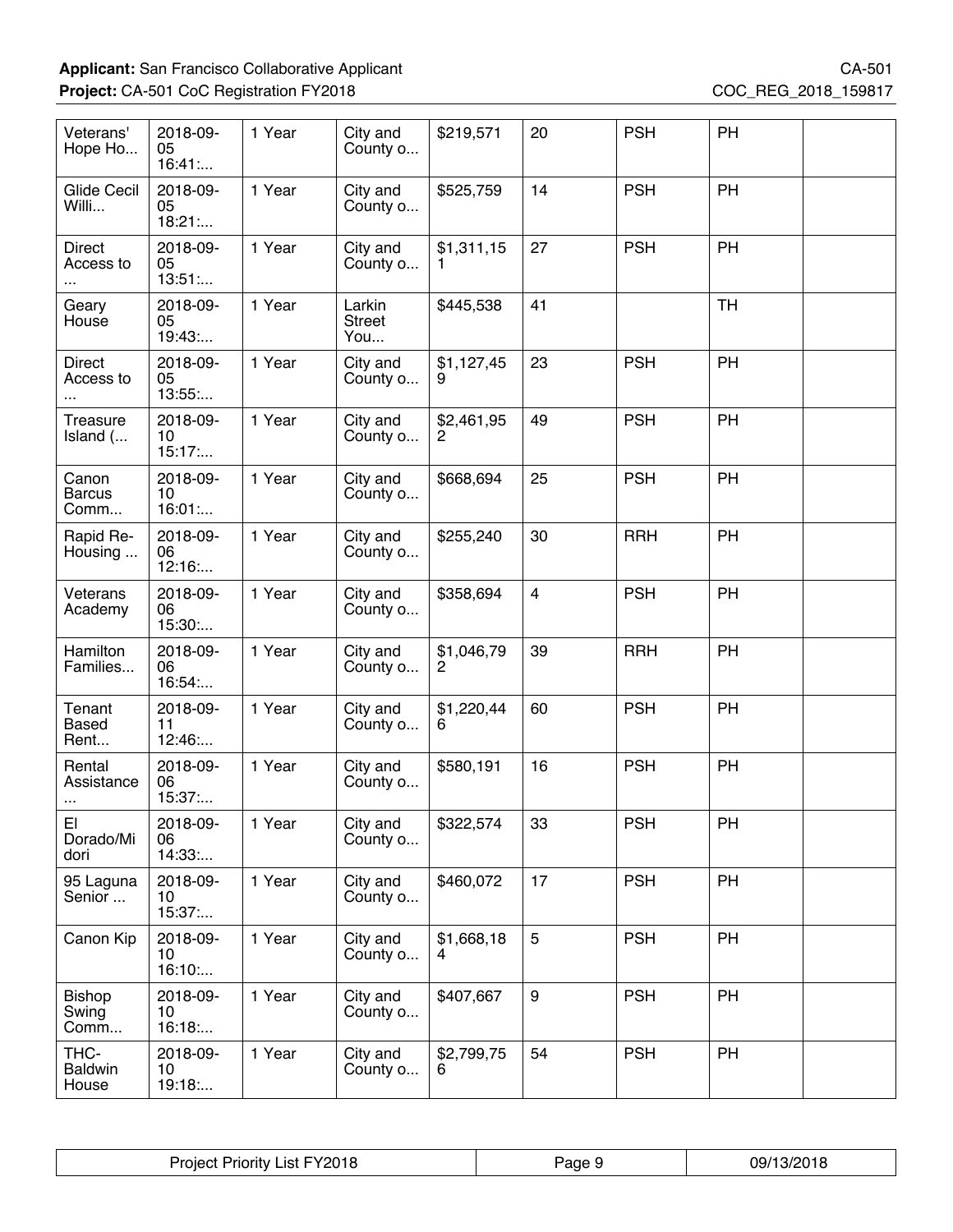| Veterans<br>Commons               | 2018-09-<br>06<br>15:19  | 1 Year | City and<br>County o | \$362,491       | 3              | <b>PSH</b> | PH          |  |
|-----------------------------------|--------------------------|--------|----------------------|-----------------|----------------|------------|-------------|--|
| THC-<br>National,<br>Cr           | 2018-09-<br>10<br>19:13: | 1 Year | City and<br>County o | \$3,161,66      | $\overline{c}$ | <b>PSH</b> | PH          |  |
| San<br>Francisco<br>HMI           | 2018-09-<br>11<br>13:50  | 1 Year | City and<br>County o | \$33,909        | 52             |            | <b>HMIS</b> |  |
| Cadillac/W<br>illiam              | 2018-09-<br>10<br>17:48  | 1 Year | City and<br>County o | \$1,433,66      | 22             | <b>PSH</b> | PH          |  |
| <b>HPP</b><br>Housing<br>Plus     | 2018-09-<br>10<br>17:18  | 1 Year | City and<br>County o | \$507,084       | $\mathbf{1}$   | <b>PSH</b> | PH          |  |
| Hotel<br>Isabel                   | 2018-09-<br>06<br>14:42: | 1 Year | City and<br>County o | \$179,208       | 45             | <b>PSH</b> | PH          |  |
| Henry<br>Hotel                    | 2018-09-<br>10<br>17:06: | 1 Year | City and<br>County o | \$992,317       | 18             | <b>PSH</b> | PH          |  |
| Rita da<br>Cascia<br>Po           | 2018-09-<br>10<br>14:05: | 1 Year | City and<br>County o | \$186,663       | 48             | <b>PSH</b> | PH          |  |
| Leland<br>House                   | 2018-09-<br>10<br>14:48  | 1 Year | Catholic<br>Charitie | \$166,628       | 37             | <b>PSH</b> | PH          |  |
| Lyric                             | 2018-09-<br>06<br>13:50  | 1 Year | City and<br>County o | \$1,039,40<br>6 | 31             | <b>PSH</b> | PH          |  |
| Allen Hotel                       | 2018-09-<br>06<br>13:47: | 1 Year | City and<br>County o | \$613,527       | 40             | <b>PSH</b> | PH          |  |
| Rental<br>Assistance              | 2018-09-<br>06<br>19:22: | 1 Year | City and<br>County o | \$467,554       | 34             | <b>PSH</b> | PH          |  |
| CCCYO<br>Scattered<br>S           | 2018-09-<br>10<br>15:00: | 1 Year | City and<br>County o | \$1,511,18<br>0 | 46             | <b>PSH</b> | PH          |  |
| <b>Bayview</b><br>Hill<br>Gardens | 2018-09-<br>10<br>15:26: | 1 Year | City and<br>County o | \$417,682       | 13             | <b>PSH</b> | PH          |  |
| Knox                              | 2018-09-<br>06<br>14:46  | 1 Year | City and<br>County o | \$322,574       | 32             | <b>PSH</b> | <b>PH</b>   |  |
| Mary<br>Helen<br>Rogers           | 2018-09-<br>10<br>18:06: | 1 Year | City and<br>County o | \$309,847       | 12             | <b>PSH</b> | PH          |  |
| Integrated<br>Servic              | 2018-09-<br>11<br>12:41  | 1 Year | City and<br>County o | \$1,186,61      | 10             | <b>PSH</b> | PH          |  |

| FY2018<br>Proiect<br>_ist<br>Priority. | 'age | 0.0010<br>-09/<br>2 U LO<br>$\sqrt{ }$ |
|----------------------------------------|------|----------------------------------------|
|----------------------------------------|------|----------------------------------------|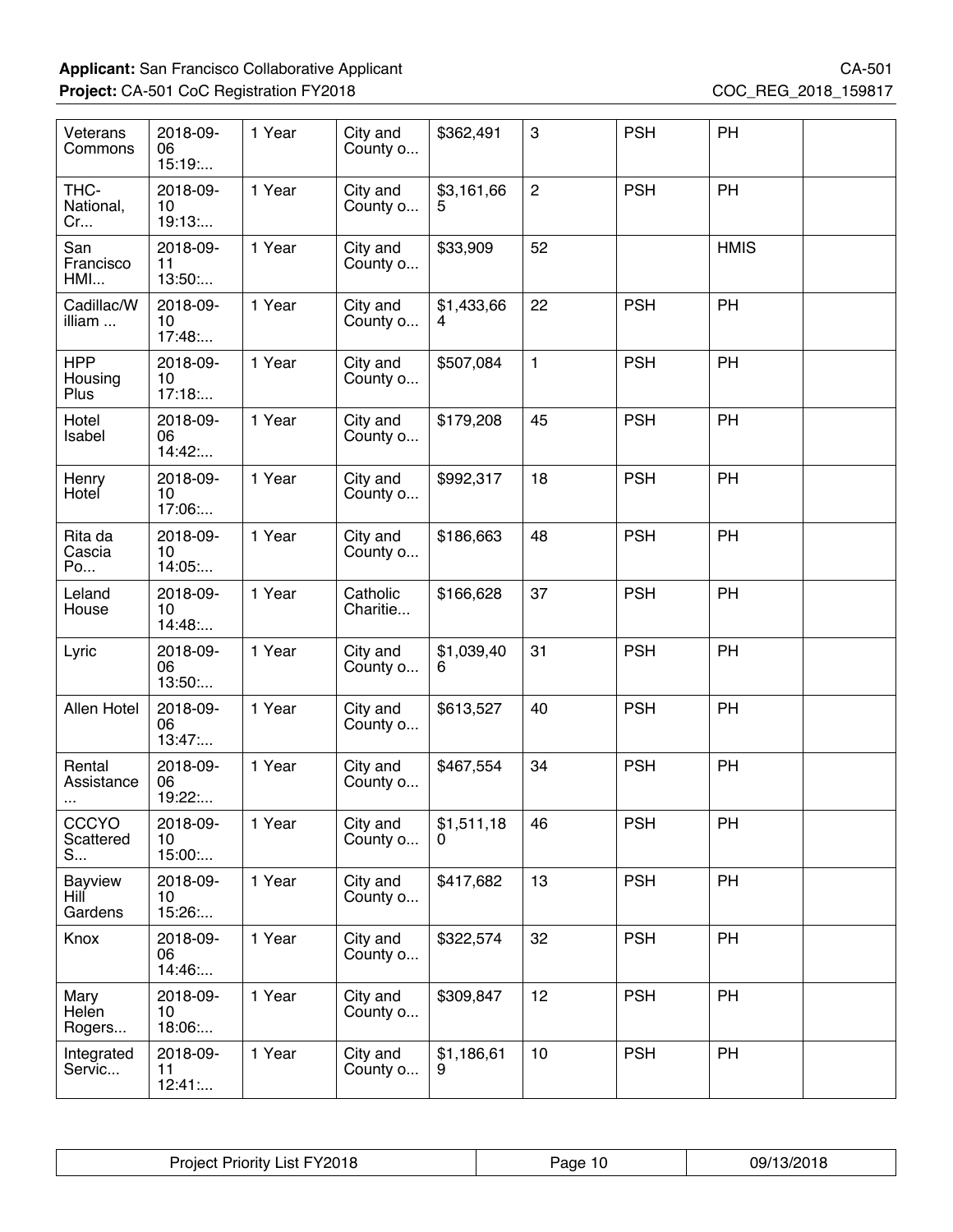| Richardso<br>$n$ Hall $/$                | 2018-09-<br>11<br>15:08: | 1 Year | City and<br>County o | \$242,481 | 19              | <b>PSH</b> | PH          |                           |
|------------------------------------------|--------------------------|--------|----------------------|-----------|-----------------|------------|-------------|---------------------------|
| San<br>Francisco<br>HMI                  | 2018-09-<br>11<br>15:27  | 1 Year | City and<br>County o | \$396,000 | 51              |            | <b>HMIS</b> |                           |
| Juan<br>Pifarre<br>Plaza                 | 2018-09-<br>11<br>18:28  | 1 Year | City and<br>County o | \$136,068 | 26              | <b>PSH</b> | PH          |                           |
| <b>TNDC</b><br>Ambassad<br>or H          | 2018-09-<br>13<br>13:38: | 1 Year | City and<br>County o | \$896,040 | 42              | <b>PSH</b> | PH          |                           |
| <b>Iroquois</b><br>Residence             | 2018-09-<br>12<br>18:55: | 1 Year | Communit<br>Housing  | \$158,804 | 35              | <b>PSH</b> | PH          |                           |
| San<br>Francisco<br>Coo                  | 2018-09-<br>12<br>13:26: | 1 Year | City and<br>County o | \$132,364 | 53              |            | SSO         |                           |
| <b>CHP</b><br>Scattered<br><b>Sites</b>  | 2018-09-<br>12<br>19:06: | 1 Year | City and<br>County o | \$898,830 | 47              | <b>PSH</b> | PH          |                           |
| <b>TNDC</b><br>Scattered<br><b>Sites</b> | 2018-09-<br>13<br>14:38: | 1 Year | City and<br>County o | \$878,754 | 36              | <b>PSH</b> | PH          |                           |
| <b>TNDC</b><br>Franciscan<br>T           | 2018-09-<br>13<br>14:30: | 1 Year | City and<br>County o | \$954,789 | 44              | <b>PSH</b> | PH          |                           |
| Franciscan<br><b>Towers</b>              | 2018-09-<br>13<br>14:21  | 1 Year | City and<br>County o | \$954,789 | 24              | <b>PSH</b> | PH          |                           |
| Eddy and<br>Taylor                       | 2018-09-<br>13<br>14:58: | 1 Year | City and<br>County o | \$271,668 | 8               | <b>PSH</b> | PH          |                           |
| 1300<br>Fourth                           | 2018-09-<br>13<br>15:15  | 1 Year | City and<br>County o | \$449,088 | $\overline{7}$  | <b>PSH</b> | PH          |                           |
| Folsom/Do<br>re                          | 2018-09-<br>13<br>15:03: | 1 Year | City and<br>County o | \$527,796 | 38              | <b>PSH</b> | PH          |                           |
| Mission<br>Housing<br>S                  | 2018-09-<br>13<br>16:00  | 1 Year | City and<br>County o | \$268,812 | 15              | <b>PSH</b> | PH          |                           |
| 1036<br>Mission                          | 2018-09-<br>13<br>15:27  | 1 Year | City and<br>County o | \$926,875 | $6\phantom{1}$  | <b>PSH</b> | PH          |                           |
| Compass<br>Rapid<br>Reh                  | 2018-09-<br>13<br>15:58: | 1 Year | City and<br>County o | \$839,053 | C <sub>29</sub> | <b>RRH</b> | PH          | Fully<br>Consolidat<br>ed |
| <b>SF HMIS</b>                           | 2018-09-<br>13<br>17:51  | 1 Year | City and<br>County o | \$110,712 | 50              |            | <b>HMIS</b> |                           |

| FY2018<br><b>Project Priority</b><br>List I<br>$- - -$ | 'age | 10010<br>797<br>.u 10<br>$\cdot$ $\cdot$ |
|--------------------------------------------------------|------|------------------------------------------|
|--------------------------------------------------------|------|------------------------------------------|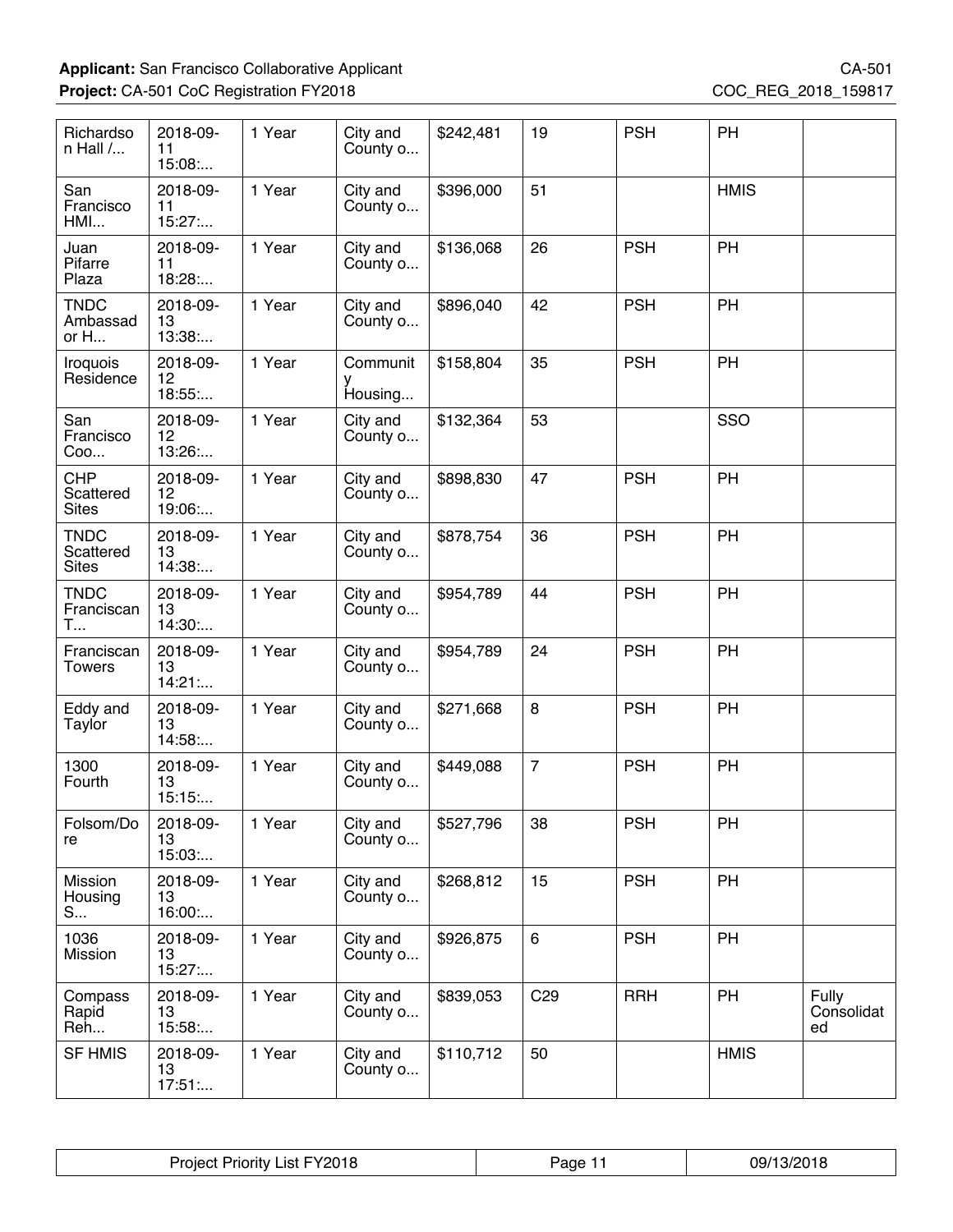Applicant: San Francisco Collaborative Applicant CA-501 **Project:** CA-501 CoC Registration FY2018 COC\_REG\_2018\_159817

| Compass<br>Rapid<br>Reh | 2018-09-<br>13<br>18:21 | Year | City and<br>County o | \$401,908 | 28 | <b>RRH</b> | PH | Individual |
|-------------------------|-------------------------|------|----------------------|-----------|----|------------|----|------------|
| Compass<br>Rapid<br>Reh | 2018-09-<br>13<br>18:25 | Year | City and<br>County o | \$437,145 | 29 | <b>RRH</b> | PH | Individual |

| V0010<br>Project<br>∟ıst ∶<br>ποπτν<br>≤∪ I O | Page <sup>-</sup><br>. <u>.</u> | 1001C<br>09/1 |
|-----------------------------------------------|---------------------------------|---------------|
|-----------------------------------------------|---------------------------------|---------------|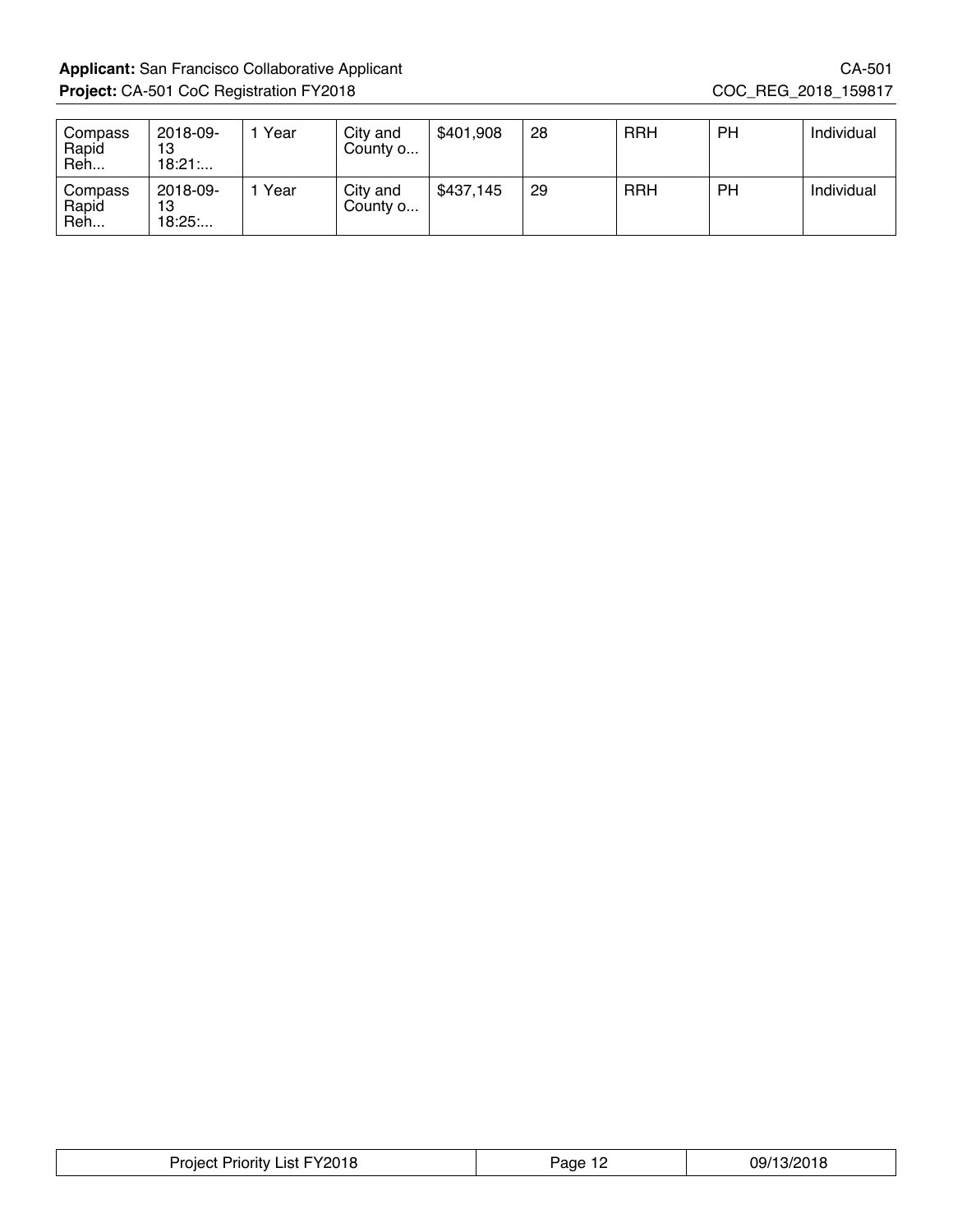# **Continuum of Care (CoC) Planning Project Listing**

### **Instructions:**

Prior to starting the CoC Planning Project Listing, Collaborative Applicants should carefully review the "CoC Priority Listing Detailed Instructions" and the "CoC Project Listing Instructional Guide," both of which are available at: https://www.hudexchange.info/e-snaps/guides/cocprogram-competition-resources.

To upload the CoC planning project application that has been submitted to this CoC Planning Project Listing, click on the "Update List" button. This process may take a few minutes as the project will need to be located in the e-snaps system. The Collaborative Applicant may update each of the Project Listings simultaneously. The Collaborative Applicant can wait for the Project Listings to be updated or can log out of e-snaps and come back later to view the updated list(s). To review the CoC Planning Project Listing, click on the magnifying glass next to view the project details. To view the actual project application, click on the orange folder. If there are errors identified by the Collaborative Applicant, the project can be amended back to the project applicant to make the necessary changes by clicking on the amend icon.

Only one CoC Planning project application can be submitted by a Collaborative Applicant and must match the Collaborative Applicant information on the CoC Applicant Profile. Any additional CoC Planning project applications must be rejected.

| <b>Project Name</b>  | <b>Date Submitted</b> | <b>Grant Term</b> | <b>Applicant Name</b> | <b>Budget Amount</b> | Comp Type            |
|----------------------|-----------------------|-------------------|-----------------------|----------------------|----------------------|
| CoC Planning<br>2018 | 2018-09-12<br>19:15   | Year              | City and County<br>◡… | \$1.215.971          | CoC Planning<br>Proj |

| Project Priority List FY2018 | Page 1? | 09/13/2018 |
|------------------------------|---------|------------|
|------------------------------|---------|------------|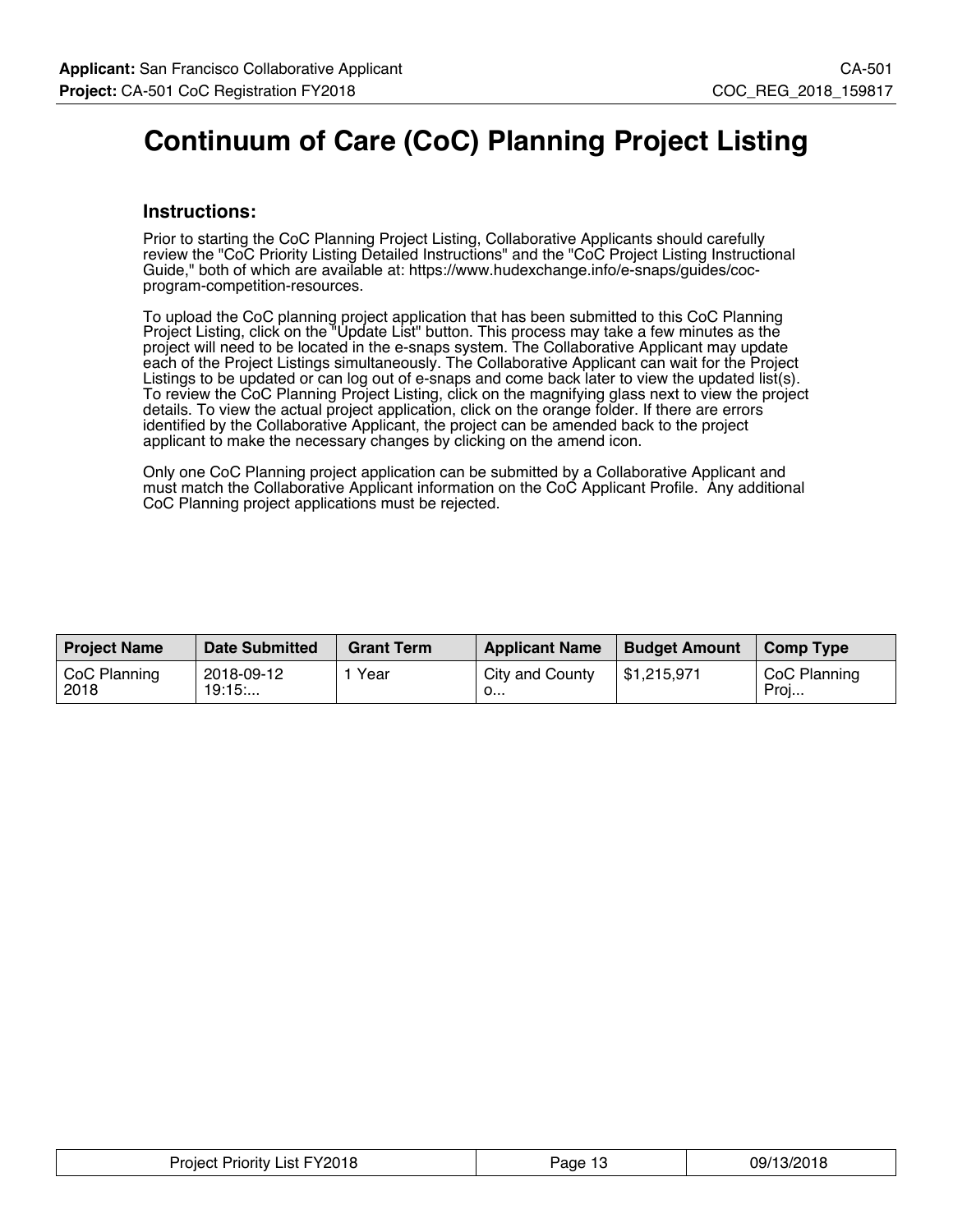# **Funding Summary**

### **Instructions**

For additional information, carefully review the "CoC Priority Listing Detailed Instructions" and the "CoC Priority Listing Instructional Guide", both of which are available at: https://www.hudexchange.info/e-snaps/guides/coc-program-competition-resources.

This page contains the total budget summaries for each of the project listings for which the Collaborative Applicant approved and ranked or rejected project applications. The Collaborative Applicant must review this page to ensure the totals for each of the categories is accurate. The "Total CoC Request" indicates the total funding request amount the Collaborative Applicant will submit to HUD for funding consideration. As stated previously, only 1 UFA Cost project application (for UFA designated Collaborative Applicants only) and only 1 CoC Planning project application can be submitted and only the Collaborative Applicant designated by the CoC is eligible to request these funds.

| <b>Title</b>               | <b>Total Amount</b> |
|----------------------------|---------------------|
| <b>Renewal Amount</b>      | \$40,532,368        |
| <b>Consolidated Amount</b> | \$839,053           |
| <b>New Amount</b>          | \$3,759,853         |
| <b>CoC Planning Amount</b> | \$1,215,971         |
| <b>Rejected Amount</b>     | \$0                 |
| <b>TOTAL CoC REQUEST</b>   | \$45,508,192        |

| Priority List FY2018<br>Proiect | age <sup>,</sup><br>14 | 42/2010<br>09/1<br>UIO<br>$\cdot$ )/ $\prime$ |
|---------------------------------|------------------------|-----------------------------------------------|
|                                 |                        |                                               |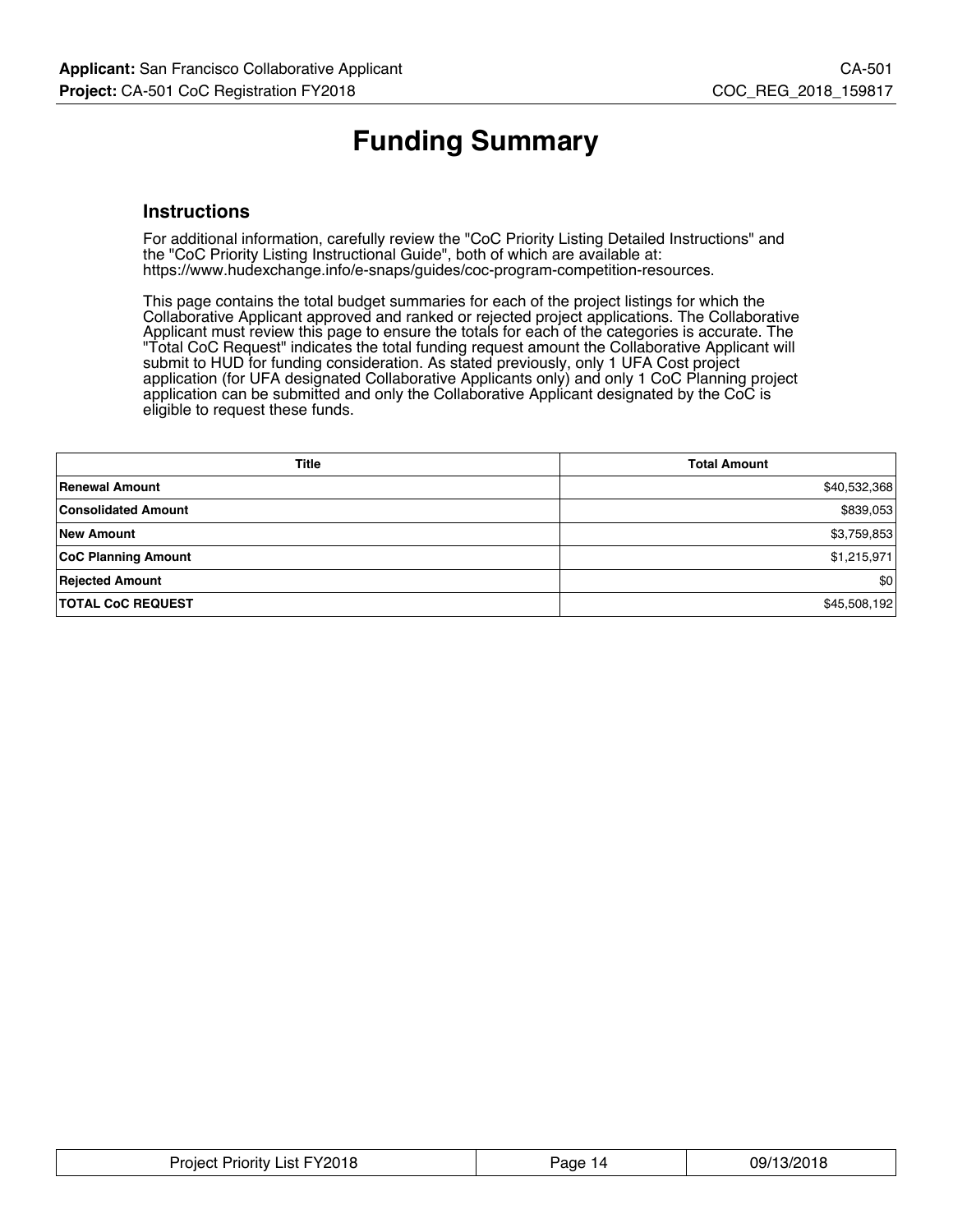# **Attachments**

| <b>Document Type</b>                                       | <b>Required?</b> | <b>Document Description</b> | <b>Date Attached</b> |
|------------------------------------------------------------|------------------|-----------------------------|----------------------|
| Certification of Consistency with<br>the Consolidated Plan | Yes              | Certification of            | 09/13/2018           |
| FY 2017 Rank (from Project<br>Listing)                     | No               |                             |                      |
| Other                                                      | <b>No</b>        |                             |                      |
| Other                                                      | No               |                             |                      |

| <b>Project Priority List FY2018</b> | aqe<br>. . | 09/13/2018 |
|-------------------------------------|------------|------------|
|-------------------------------------|------------|------------|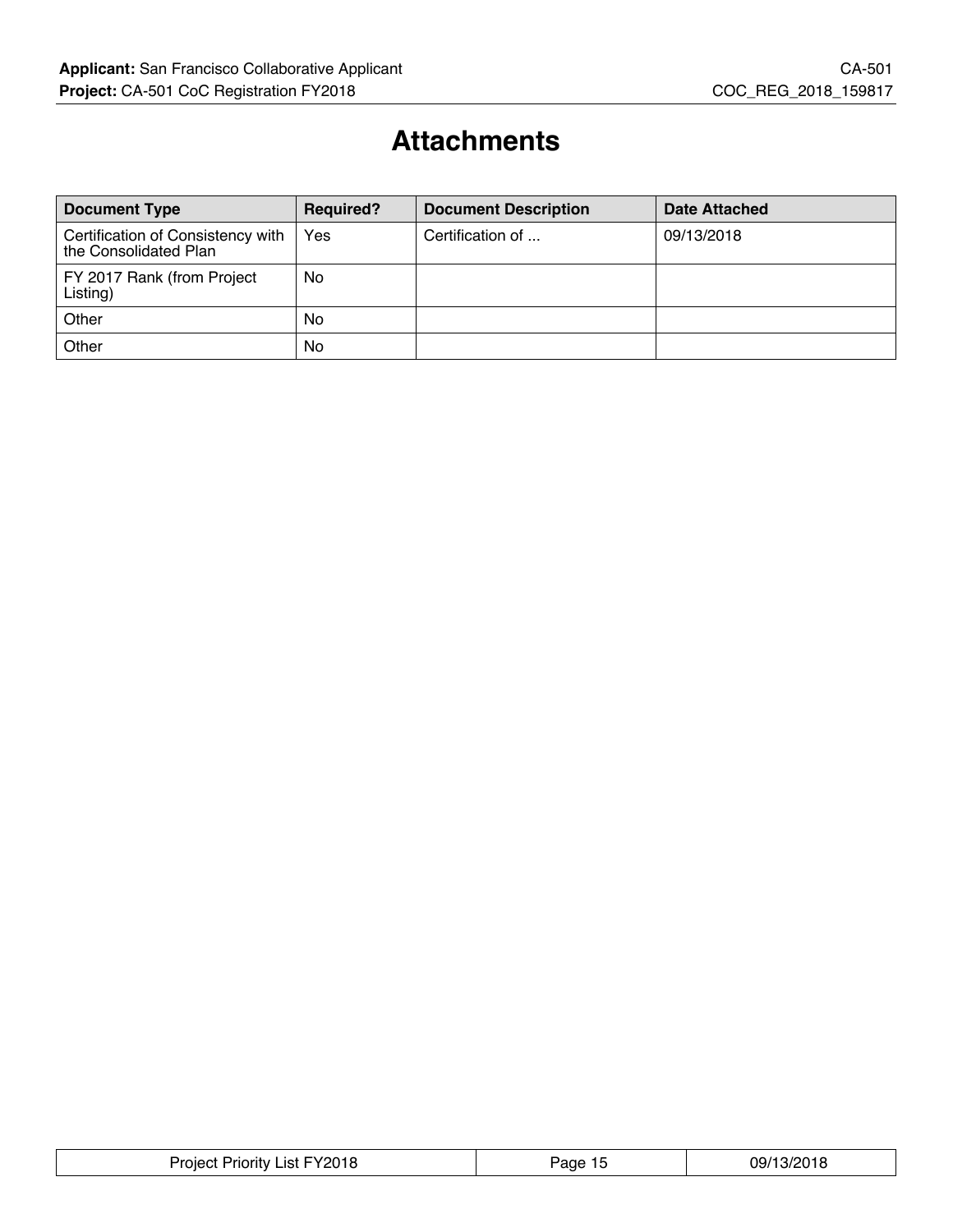# **Attachment Details**

**Document Description:** Certification of Consistency with the Consolidated Plan

# **Attachment Details**

**Document Description:**

# **Attachment Details**

**Document Description:**

# **Attachment Details**

**Document Description:**

| Project Priority List FY2018 | Paqe 16 | 09/13/2018 |
|------------------------------|---------|------------|
|------------------------------|---------|------------|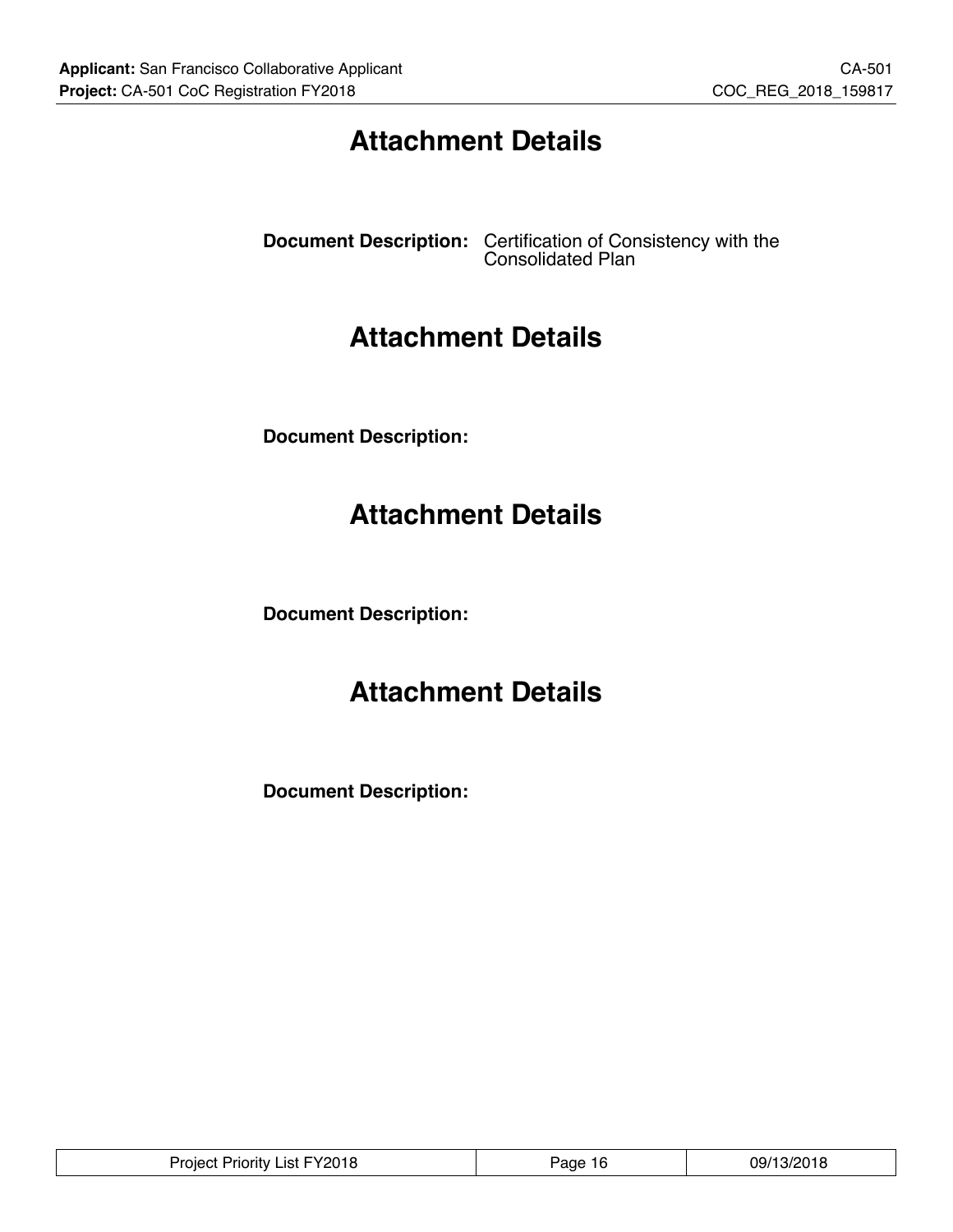### **Submission Summary**

**WARNING: The FY2017 CoC Consolidated Application requires 2 submissions. Both this Project Priority Listing AND the CoC Consolidated Application MUST be submitted.**

#### **WARNING: The FY2017 CoC Consolidated Application requires 2 submissions. Both this Project Priority Listing AND the CoC Consolidated Application MUST be submitted.**

| Page                                    | <b>Last Updated</b> |
|-----------------------------------------|---------------------|
|                                         |                     |
| <b>Before Starting</b>                  | No Input Required   |
| <b>1A. Identification</b>               | 09/13/2018          |
| 2. Reallocation                         | 09/13/2018          |
| 3. Grant(s) Eliminated                  | No Input Required   |
| 4. Grant(s) Reduced                     | No Input Required   |
| 5. New Project(s)                       | No Input Required   |
| <b>7A. CoC New Project Listing</b>      | 09/13/2018          |
| <b>7B. CoC Renewal Project Listing</b>  | 09/13/2018          |
| <b>7D. CoC Planning Project Listing</b> | 09/13/2018          |
| <b>Funding Summary</b>                  | No Input Required   |

| <b>Project Priority List FY2018</b> | Page 1 | 09/13/2018 |
|-------------------------------------|--------|------------|
|-------------------------------------|--------|------------|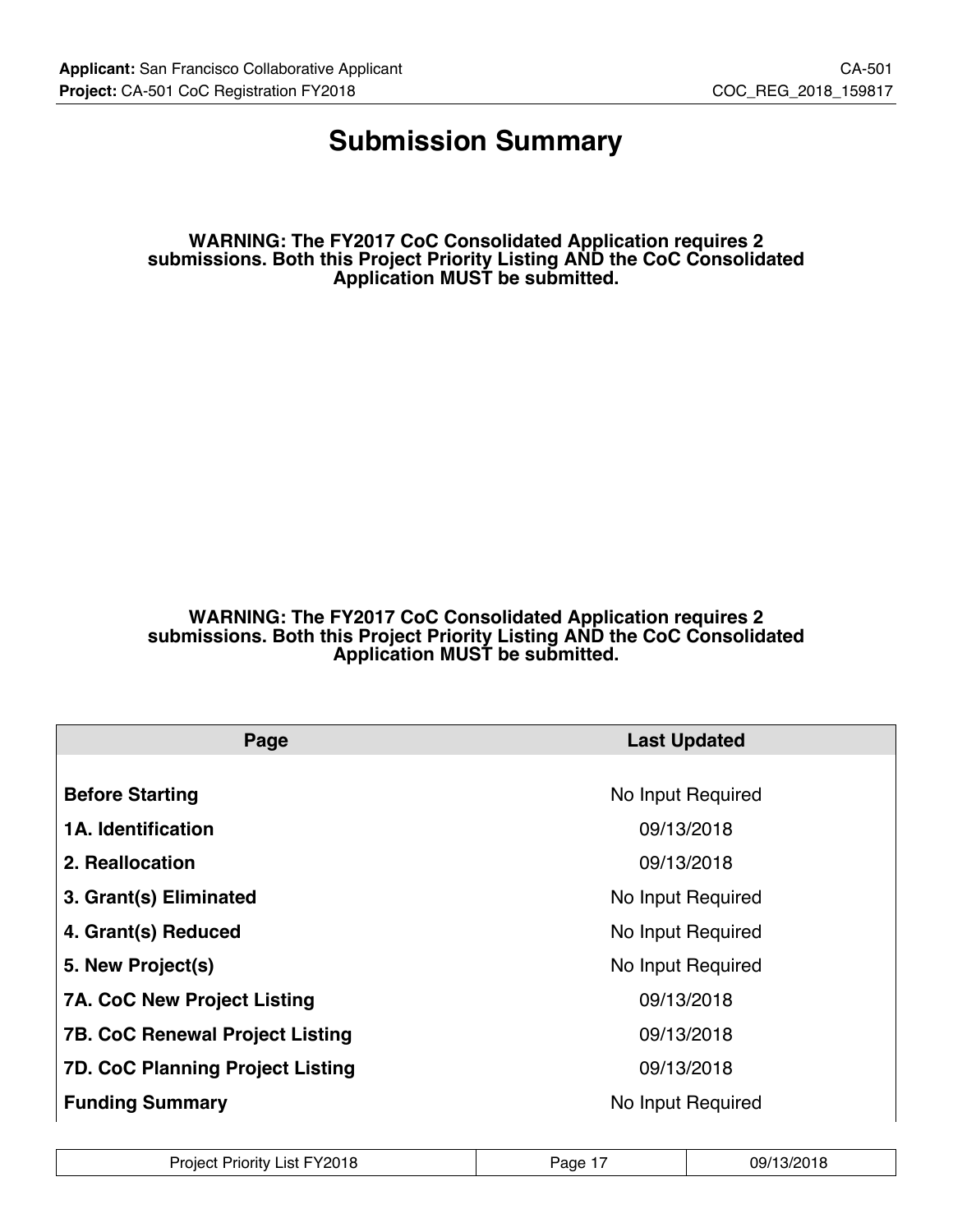### **Attachments** 09/13/2018

**Submission Summary No Input Required No Input Required** 

| Priority List FY2018 | Page | 09/13/201 |
|----------------------|------|-----------|
| Project '            | 10   | ם ו       |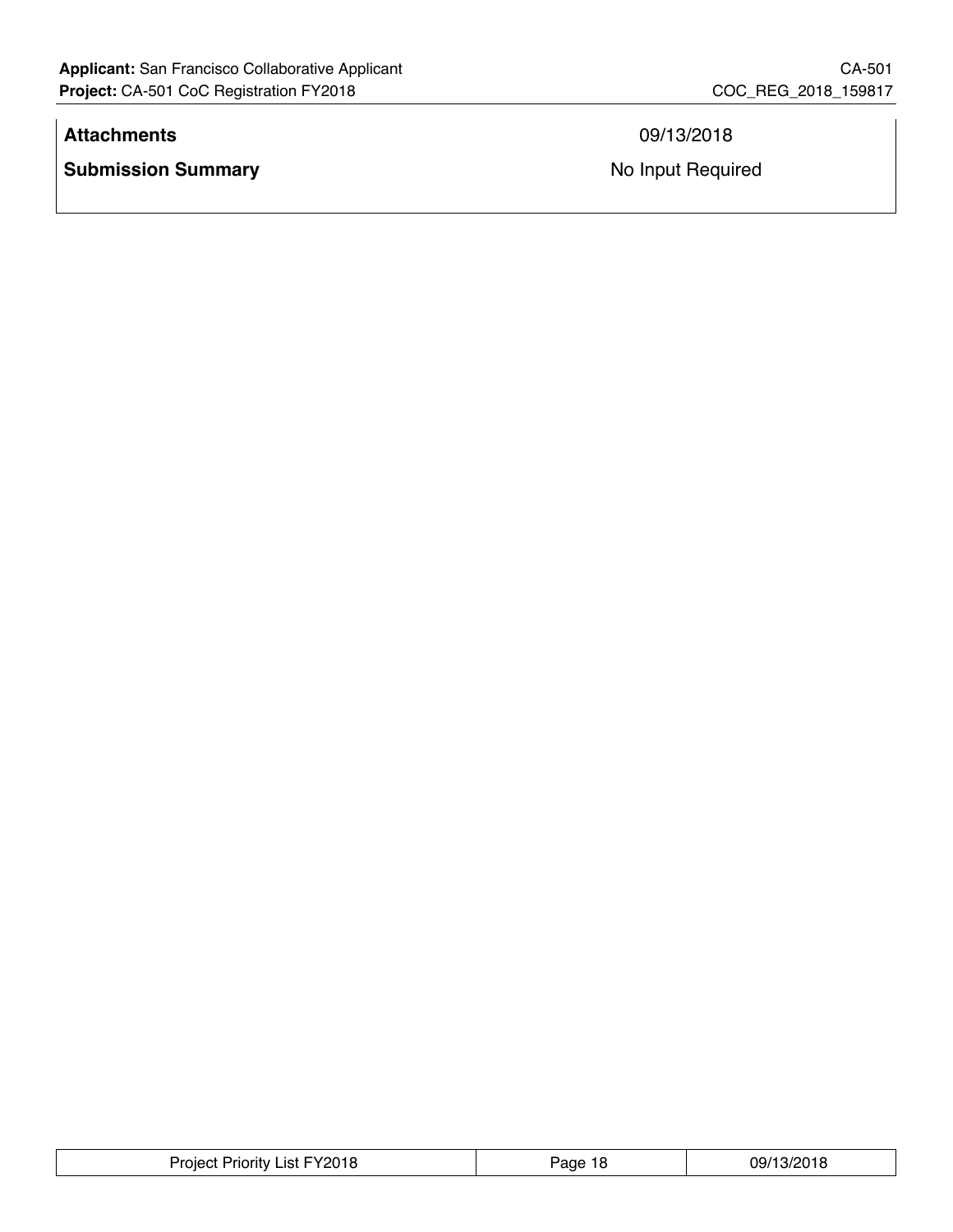# **Certification of Consistency**<br>with the Consolidated Plan

# **U.S. Department of Housing<br>and Urban Development**

I certify that the proposed activities/projects in the application are consistent with the jurisdiction's current, approved Consolidated Plan. (Type or clearly print the following information:)

| <b>Applicant Name:</b>                                                | City and County of San Francisco        |
|-----------------------------------------------------------------------|-----------------------------------------|
| Project Name:                                                         | Multiple projects (see attached list)   |
| Location of the Project:                                              | San Francisco, CA                       |
|                                                                       |                                         |
| Name of the Federal<br>Program to which the<br>applicant is applying: | HUD Continuum of Care (CoC) Program     |
|                                                                       |                                         |
| Name of<br>Certifying Jurisdiction:                                   | City and County of San Francisco        |
| Certifying Official<br>of the Jurisdiction<br>Name:                   | Cheu<br>rian                            |
| Title:                                                                | Community Development<br>Director<br>٥ŀ |
| Signature:                                                            |                                         |
| Date:                                                                 |                                         |

 $\sim 10$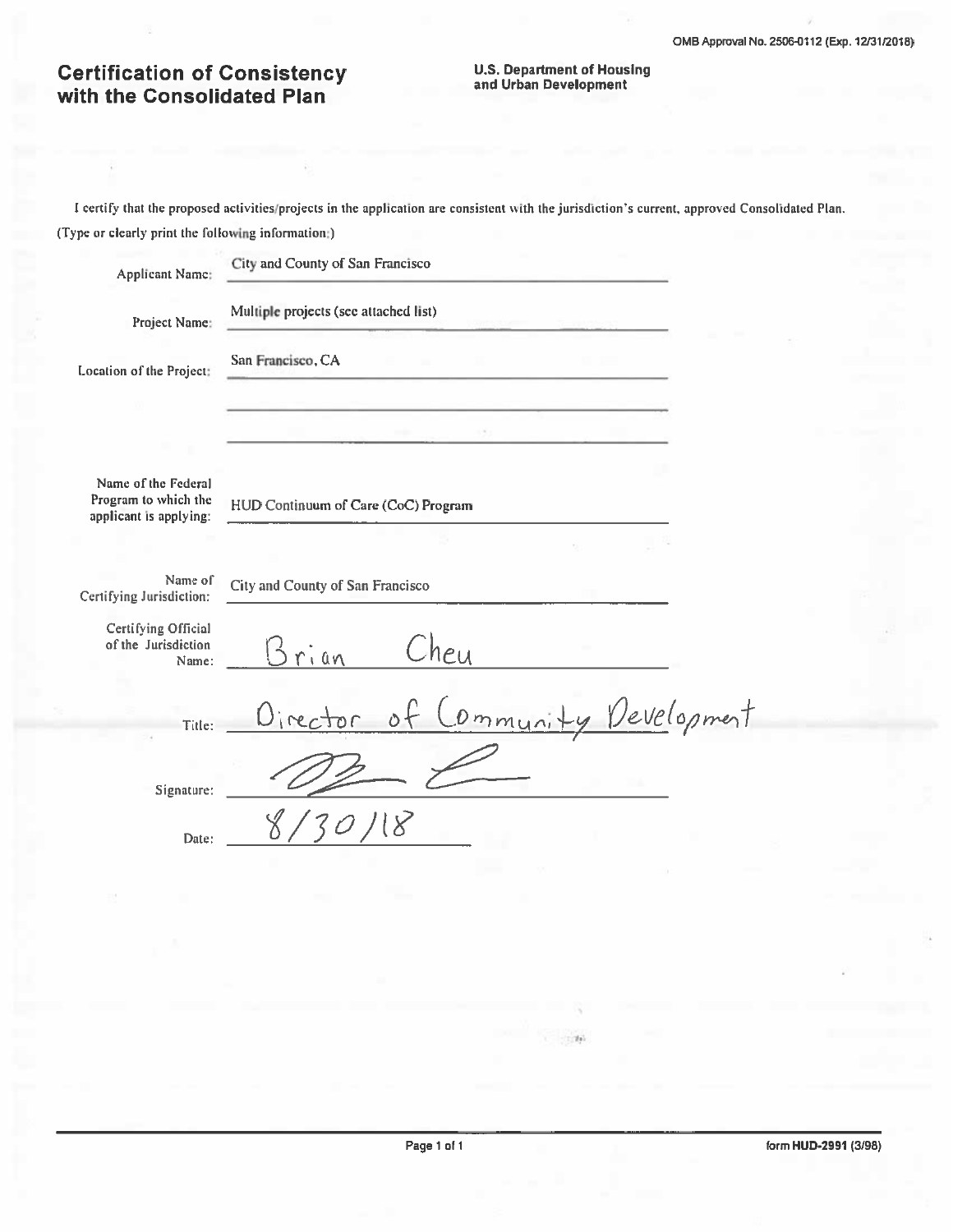|                | <b>San Francisco Local Homeless Coordinating Board</b> |                        |                  |
|----------------|--------------------------------------------------------|------------------------|------------------|
|                | 2018 Continuum of Care Ranked List                     |                        |                  |
| <b>Rank</b>    | Project                                                | Project<br><b>Type</b> | New /<br>Renewal |
| $\mathbf{1}$   | <b>HPP Housing Plus</b>                                | <b>PSH</b>             | Renewal          |
| $\overline{2}$ | <b>National Crown Winton</b>                           | <b>PSH</b>             | Renewal          |
| 3              | <b>Veterans Commons</b>                                | <b>PSH</b>             | Renewal          |
| 4              | <b>Veterans Academy at the Presidio</b>                | <b>PSH</b>             | Renewal          |
| 5              | Canon Kip                                              | <b>PSH</b>             | Renewal          |
| 6              | 1036 Mission                                           | <b>PSH</b>             | Renewal          |
| $\overline{7}$ | 1300 Fourth                                            | <b>PSH</b>             | Renewal          |
| 8              | <b>Eddy and Taylor</b>                                 | <b>PSH</b>             | Renewal          |
| 9              | <b>Bishop Swing Community House</b>                    | <b>PSH</b>             | Renewal          |
| 10             | <b>Integrated Services Network</b>                     | <b>PSH</b>             | Renewal          |
| 11             | <b>Hope House</b>                                      | <b>PSH</b>             | Renewal          |
| 12             | Mary Helen Rogers Senior Center                        | <b>PSH</b>             | Renewal          |
| 13             | <b>Bayview Hill Gardens</b>                            | <b>PSH</b>             | Renewal          |
| 14             | <b>Glide Cecil Williams Community House</b>            | <b>PSH</b>             | Renewal          |
| 15             | <b>South Park Residences</b>                           | <b>PSH</b>             | Renewal          |
| 16             | <b>Rental Assistance for Homeless Veterans I</b>       | <b>PSH</b>             | Renewal          |
| 17             | 95 Laguna                                              | <b>PSH</b>             | Renewal          |
| 18             | <b>Henry Hotel</b>                                     | <b>PSH</b>             | Renewal          |
| 19             | <b>Richardson Hall</b>                                 | <b>PSH</b>             | Renewal          |
| 20             | Veteran's Hope House I                                 | <b>PSH</b>             | Renewal          |
| 21             | Veteran's Hope House II                                | <b>PSH</b>             | Renewal          |
| 22             | Cadillac/William Penn                                  | <b>PSH</b>             | Renewal          |
| 23             | Direct Access to Housing: Empress/Folsom Dore          | <b>PSH</b>             | Renewal          |
| 24             | <b>Franciscan Towers</b>                               | <b>PSH</b>             | Renewal          |
| 25             | <b>Canon Barcus</b>                                    | <b>PSH</b>             | Renewal          |
| 26             | Juan Pifarre Plaza                                     | <b>PSH</b>             | Renewal          |
| 27             | <b>Direct Access to Housing: Chronic Alcoholics</b>    | <b>PSH</b>             | Renewal          |
| 28             | <b>Compass Rapid Rehousing I</b>                       | <b>RRH</b>             | Renewal          |
| 29             | <b>Compass Rapid Rehousing II</b>                      | <b>RRH</b>             | Renewal          |
| $29*$          | <b>Compass Rapid Rehousing Consolidated</b>            | <b>RRH</b>             | Renewal          |
| 30             | <b>Rapid Re-Housing for TAY</b>                        | <b>RRH</b>             | Renewal          |
| 31             | <b>Lyric</b>                                           | <b>PSH</b>             | Renewal          |
| 32             | Knox                                                   | <b>PSH</b>             | Renewal          |
| 33             | El Dorado/Midori                                       | <b>PSH</b>             | Renewal          |
| 34             | <b>Rental Assistance for Homeless Veterans II</b>      | <b>PSH</b>             | Renewal          |
| 35             | <b>Iroquois Residence</b>                              | <b>PSH</b>             | Renewal          |
| 36             | <b>TNDC Scattered Sites</b>                            | PSH                    | Renewal          |

 $\Omega$  is

and the series of the state of the series of

 $\sim$ 

 $\vec{E}$ 

 $\bar{\alpha}$ 

 $\mathcal{L}$